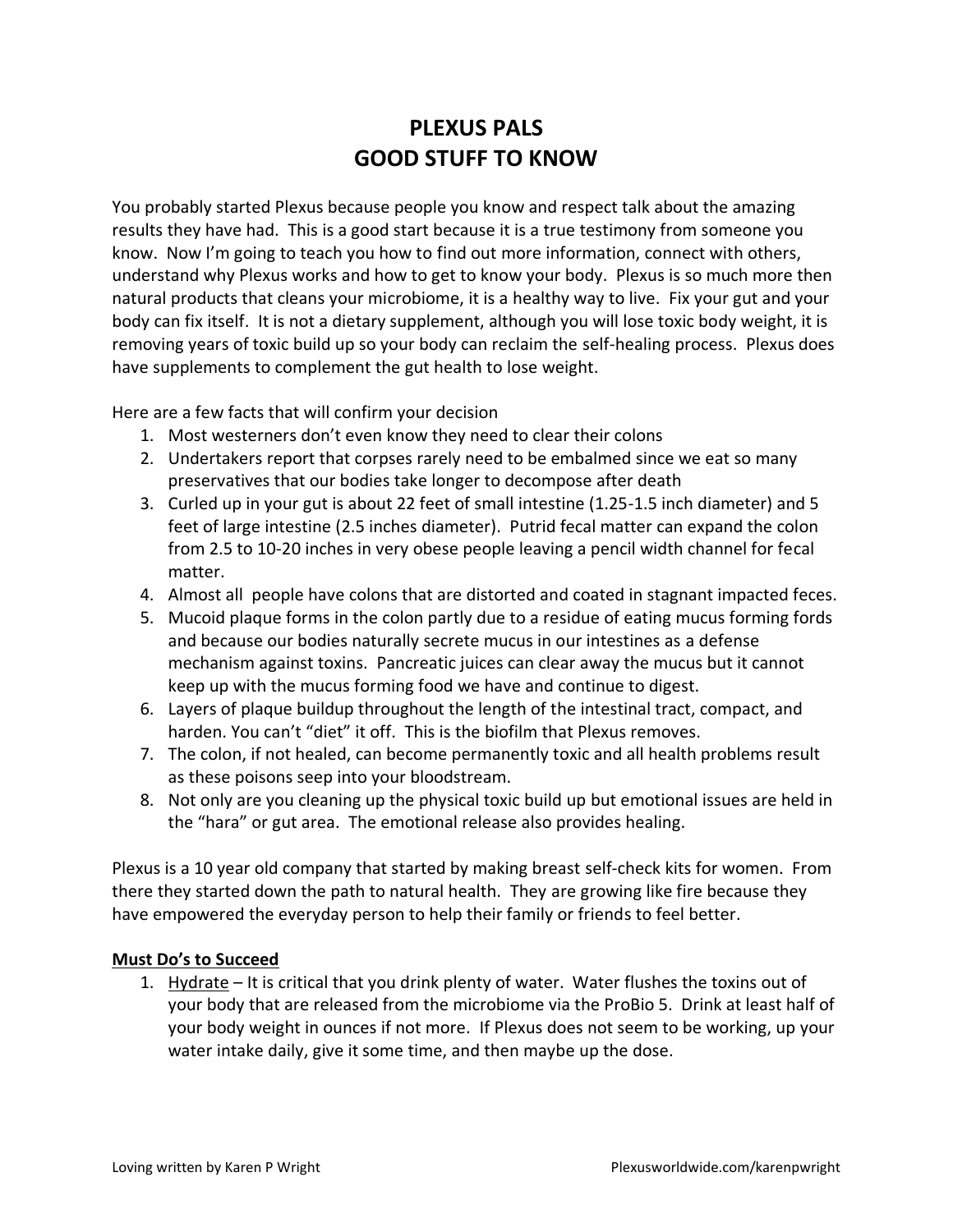- 2. Be Consistent The Tri-Plex is a system that works if taken daily. You can adjust doses at any time and even back off eventually but consistency is the key. You will and should start to finally tune into your body.
- 3. Be Patient and Believe Your gut has accumulated toxins your whole life. Healing from the inside out takes time, patience, and hydration. Hang in there. Look at the testimonies.
- 4. Ask for Help There are a bunch of people ready to hold your hand through the detox period or at any time. I have found that people doing Plexus are not just about your health but are supportive in all aspects of your life. Some may get excited about the business side and you may too. I am here to support you in all ways. This is YOUR journey and I am here for you.

# **References**

This is a breakdown of where to find more information or get help. Someone helped you into Plexus and so many more people will help you through the process. It is your right to find out more should you be so inclined.

# **Facebook Messenger**

Your private FB Messenger group with the ambassadors above you has been set up the first day you were signed up. If you don't have the group, let me know. That is a great place to ask personal questions that you can't find answers to on the FB pages. You will get a prompt reply. This is a way for everyone to stay in touch with what is going on and learn how to help. I find it helpful to add the @ sign in front of the peoples name in the message you send such as @KarenWright. By typing the @ it will pull up your list of contact names. Type @K it will pull up all of your contacts starting with K.

# **Facebook Messenger Groups**

- 1. Michigan Worker Bees Michigan Plexus Group
- 2. Hope Builders Local Plexus Group

# **Facebook Pages**

There are a ton of FB pages you can join as an Ambassador. You add yourself or someone underneath you on the FB page but then you have to send a FB Messenger request to have Jessica or Shelly approve them, see the FB Messenger note above. If Jessica or Shelly did not create the group you may have to await approval or request it from the creator of the group.

#### Business Training, Support, and Fun (must be Amabassadors)

- 1. Team Rocking Wellness Jessica Hoogendoorn page. On the left side of this page you'll see About, Discussion, Announcements, Events…. Check those out. There is a Plexus training calendar under Announcements
- 2. Plexus Biz! How to grow your Plexus biz
- 3. Dare to Dream Business information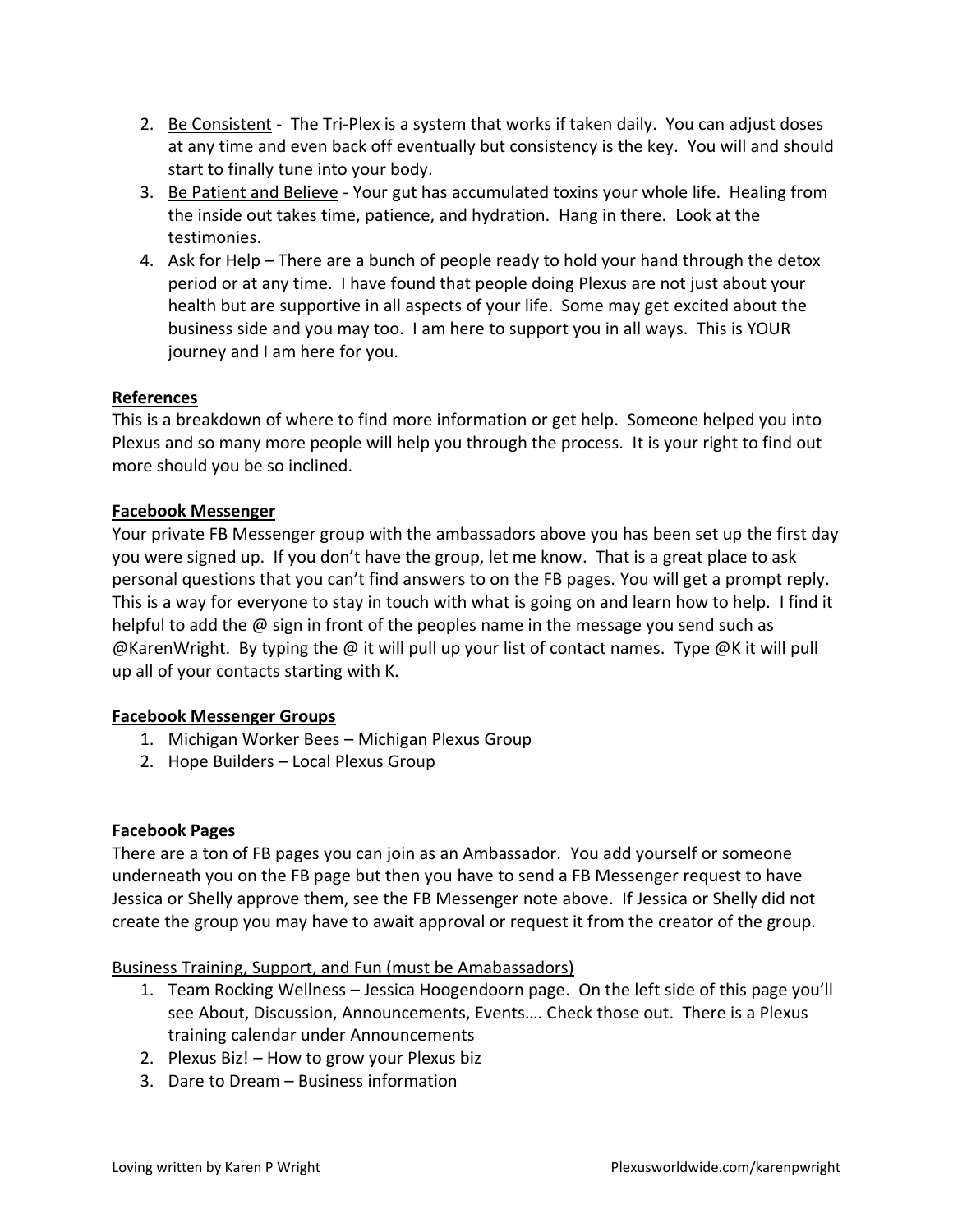Health Stories and Product Information – (add interested people and Ambassadors)

- 1. Gut, Health and Happiness search for success stories on various health challenges
- 2. Journey 2 Health search for success stories on various health challenges
- 3. Plexus Worldwide Information from corporate Plexus
- 4. Plexus Products 101

# **Plexus Website**

- TONS of information
- Log in
- Go to Your Dashboad or go to<https://backoffice.plexusworldwide.com/resourceLibrary>
- Go to Training Center (see it on left side)
- Be curious like a kid and you will see a ton of information from product information to establishing healthy lifestyle habits to growing your business. I have actually learned a lot about business in general that I can take to my other businesses and use.

# **Live Video Training**

Plexus does video training via Zoom, an online video chat program. If you text TRAINME to 753- 987 you will get the link for each of the trainings.

# **Ambassador vs Preferred Customer**

This is something I learned along the way that is important to understand if someone is interested in Plexus. Gut health is a commitment, the body takes time to heal. It took me a year to say "wow this really works" and I am still detoxing. When someone asks how long it will take to heal, I show them this excellent analogy video: [story\\_fbid=10158413441263082&id=601538081](https://www.facebook.com/jessica.hoogendoorn.12/videos/10158413441263082/)

I like to find out the challenges people face so I can check in on their progress, ask questions, and be a friend. Plexus is all about helping people feel good. It's an network of amazing people helping other people. It's very cool.

#### Ambassador

If someone is committed to Plexus to heal their gut, I recommend becoming an Ambassador. It is a bigger savings, you can sign up people under you which you will want to do when you feel amazing and it will bring you income PLUS you will earn Plexus Points to use towards free product ([https://helpcenter.plexusworldwide.com/hc/en-us/articles/360034042192-Plexus-Perks-](https://helpcenter.plexusworldwide.com/hc/en-us/articles/360034042192-Plexus-Perks-?fbclid=IwAR0duTvVCmBgrv5dMtcpx2P1yfDTLWknvV0_nkfHeLf7EbRCKWoNWoPqNdI)). However you do have maintain 100PV (personal volume) each time you order, which is a bit over \$100. The Tri-Plex qualifies so if their committed to giving Plexus Tri-Plex a fair shot then it's a good way to go. I am also loving their other products so it is fun to try other things.

Why a PV of 100? That is a commitment by you to spend over \$100 a month on Plexus and in return Plexus committing to you that you will receive a discount. I have been a Young Living member for over 18 years and if I miss one month of PV I lose all of my benefits. Plexus has been kinder but please respect this.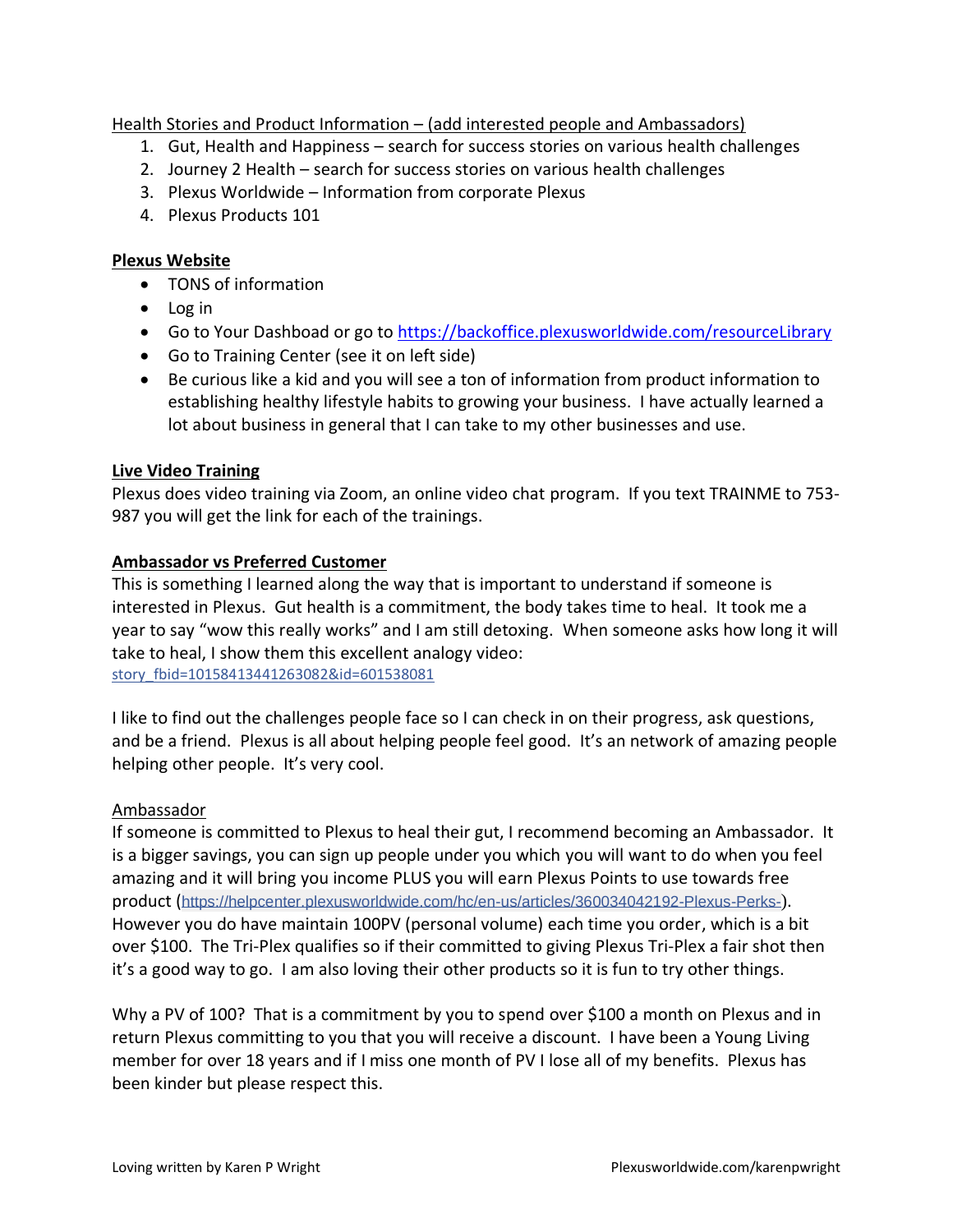If you decide to drop from an Ambassador to a Preferred Customer and then change your mind and want to be an Ambassador again, there is a 6 month waiting period.

# Preferred Customer

A preferred customer is someone who does not want to commit to the PV, receive the discount, and grow a business with Plexus. If they order monthly then after four consistent months they will receive an additional 10% off the months following. However if they miss ordering a month then they lose that 10%.

The PV earned for their purchases will go to the Ambassador that signed them up.

# **What to do?**

If you want to try Plexus for gut health and therefore overall health and wellness then you want to give it at a minimum of 6 months. I've been doing it a year and still see some detox. That being said, sign up as an Ambassador. You can always drop down to a Preferred Client.

# **Tri-Plex Cost (3 Products: Probio 5, Biocleanse, Slim)**

Ambassador - \$119.95 + shipping & tax PLUS you accumulate Plexus Perk Points for free product. Preferred Customer - \$149.95 + shipping & tax Preferred Customer with a monthly subscription - \$135.95 + shipping & tax

The initial month for the Tri-Plex is approximately \$145 (\$39.95 for the welcome packet of information but sometimes there is a code to cover it) after that it's \$129. That is cheaper than a 90 minute massage, or a manicure/pedicure, etc. and it will change your life

# **Product Information**

Jessica has a ton of YouTube Videos Plexus website – lots of videos and product info Team Rocking Wellness FB page has a lot of great videos and information. Here is one of them: <https://www.facebook.com/groups/798229750212612/permalink/1900095816692661/>

# **Multi-Level Marketing (MLM) Companies**

Many people freak out that Plexus is a multi-level company so let's chat about MLM companies. Young Living is a big example of a MLM. It would be a hard sell if they put their products on the shelf next to other essential oil companies, a 15ml bottle of Lavender oil is \$28. A MLM company empowers people to share their knowledge, hold peoples hand, reap some benefit of being the middle man, and allow the company to grow. Why shouldn't you be rewarded for educating someone on the benefits of gut health and continue to be their support crew?

Plexus is a solid product that enables people to heal their gut health. In order to do that there is a detox period that may be uncomfortable at times. Plexus has created a huge support system